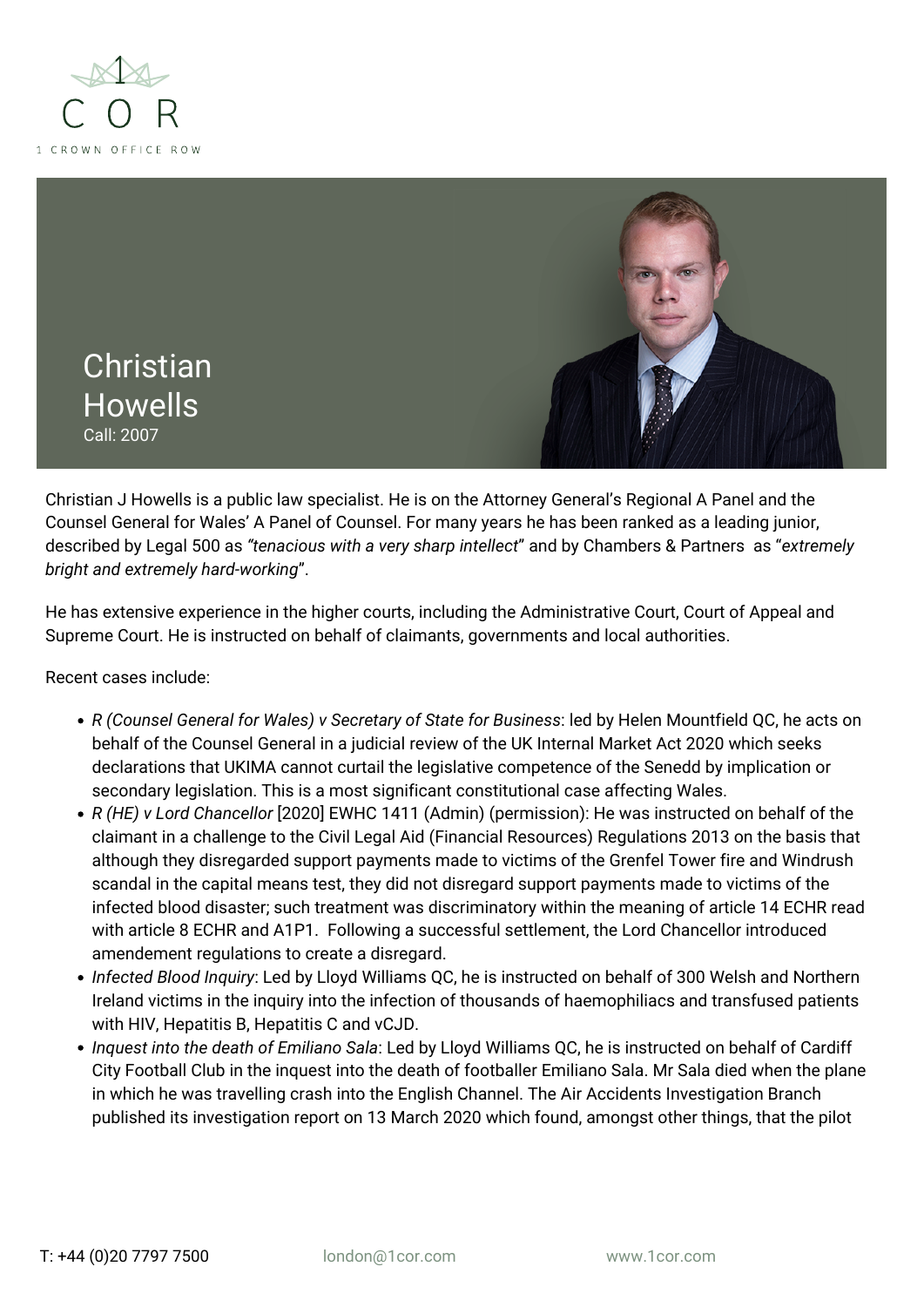was not licensed to fly the plane. It concluded that Mr Sala was unconscious through carbon monoxide poisoning by the time of the crash, but that immediately before hitting the water the pilot was conscious and using the plane's controls.

- *R (Williams) v Caerphilly County Council* [2020] EWCA Civ 296: Led by Philip Havers QC he acted on behalf of the appellant in an appeal regarding; (i) whether the local authority had to comply with the Welsh improvement duty contained in the Local Government (Wales) Measure 2009; and (ii) whether the cabinet could adopt a leisure strategy which was not foreshadowed in a budget.
- *R (DJ) v Welsh Ministers* [2019] EWCA Civ 1349, [2020] PTSR 466: Led by Ruth Henke QC he acted on behalf of the appellant in a challenge to the Welsh Ministers' policy for the funding of education for young adults with learning difficulties at specialist residential colleges. It was argued that the policy amounted to an unlawful fetter on the discretion to fund such provision under s32 of the Learning and Skills Act 2000.
- *IT (Jamaica) v Secretary of State for the Home Department* [2018] UKSC 53, [2018] 1 WLR 5273: Led by Richard Drabble QC, he acted on behalf of the appellant in an appeal concerning the codification of article 8 ECHR considerations in deportation cases in s117C of the Nationality, Immigration and Asylum Act 2002. This appeal also concerned article 3 UNCRC.

*'A tenacious advocate with a very sharp intellect.'* **Legal 500 2021**

*"He's extremely bright and extremely hard-working."* **Chambers & Partners 2021**

*'A tenacious advocate with a very sharp intellect.'* **Legal 500 2018**

# Public Law

Christian has a broad, high-level administrative law practice. He has constitutional law experience and is regularly instructed in local government, community care, immigration and, planning and environmental enforcement. He has an in-depth knowledge of human rights and discrimination law. He is on the Attorney General's Regional A Panel and the Counsel General for Wales' B Panel.

He is regularly instructed on behalf of claimants, local authorities and NHS LHBs. He has advised on the legality of local authorities' charging policies and funding disputes between NHS LHBs and Trusts in relation to continuing healthcare. He is instructed in challenges to care plans and has a particular expertise in relation to young adults with a diagnosis of ASD.

Christian has a particular expertise in relation to local government strategic and funding decisions relating to public services, such as libraries and leisure centres. He is instructed by the Welsh Government and local authorities in relation to statutory appeals, reviews and judicial reviews of planning and environmental enforcement.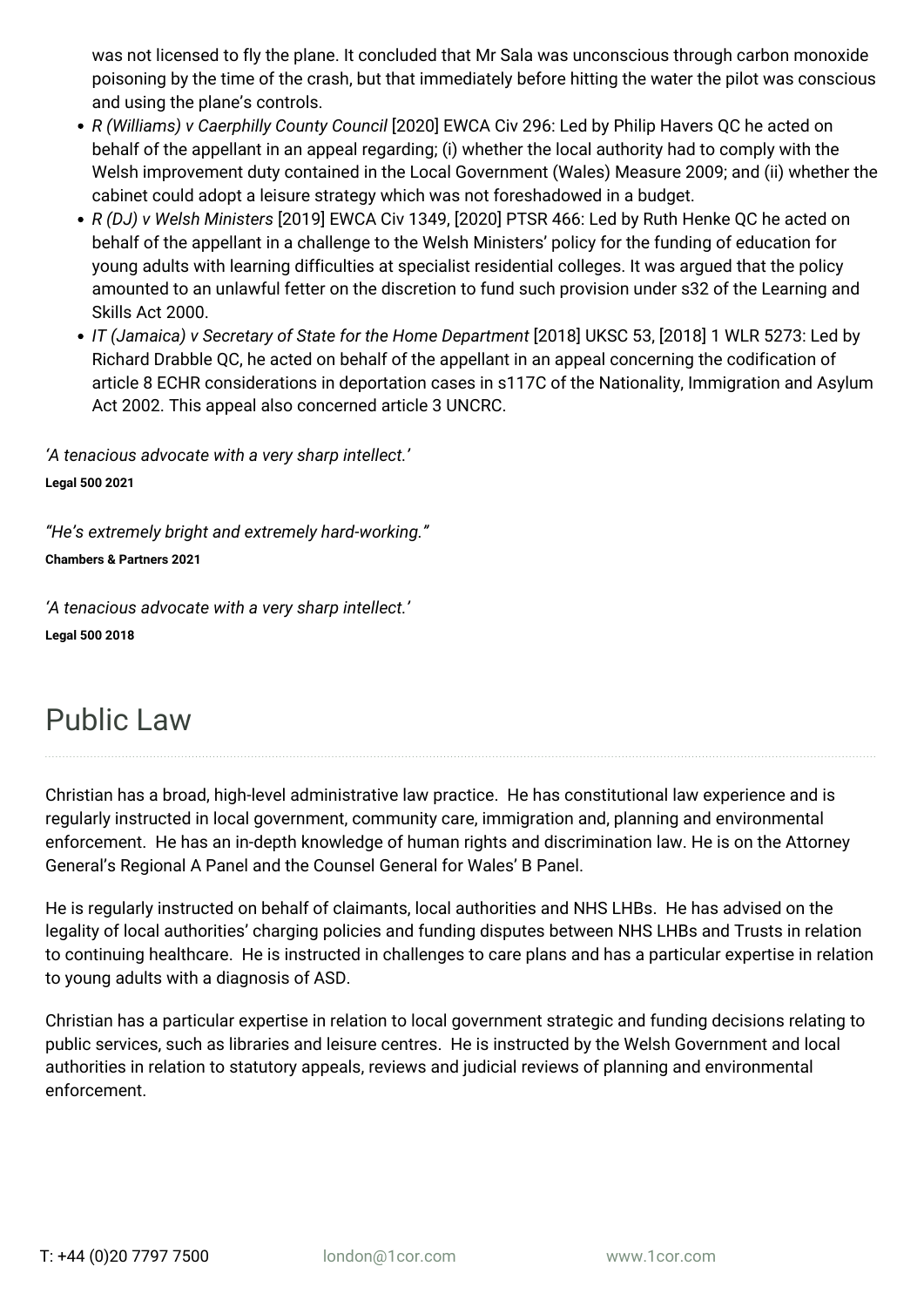- **R (Counsel General for Wales) v Secretary of State for Business**: led by Helen Mountfield QC on behalf of the Counsel General in a judicial review of the UK Internal Market Act 2020 which seeks declarations that UKIMA cannot curtail the legislative competence of the Senedd by implication or secondary legislation. This is a most significant constitutional case affecting Wales.
- **R (HE) v Lord Chancellor [2020] EWHC 1411 (Admin) (permission)**: Acted on behalf of the claimant in a challenge to the Civil Legal Aid (Financial Resources) Regulations 2013 on the basis that although they disregarded support payments made to victims of the Grenfell Tower fire and Windrush scandal in the capital means test, they did not disregard support payments made to victims of the infected blood disaster; such treatment was discriminatory within the meaning of article 14 ECHR read with article 8 ECHR and A1P1. Following a successful settlement, the Lord Chancellor introduced amendment regulations to create a disregard.
- **R (Williams) v Caerphilly County Council [2020] EWCA Civ 296**: Led by Philip Havers QC he acted on behalf of the appellant in an appeal regarding; (i) whether the local authority had to comply with the Welsh improvement duty contained in the Local Government (Wales) Measure 2009; and (ii) whether the cabinet could adopt a leisure strategy which was not foreshadowed in a budget.
- **R (DJ) v Welsh Ministers [2019] EWCA Civ 1349, [2020] PTSR 466**: Led by Ruth Henke QC on behalf of the appellant in a challenge to the Welsh Ministers' policy for the funding of education for young adults with learning difficulties at specialist residential colleges. It was argued that the policy amounted to an unlawful fetter on the discretion to fund such provision under s32 of the Learning and Skills Act 2000.
- **R (DJ) v Welsh Ministers [2018] EWHC 2735 (Admin)**: JR challenging the lawfulness of the policy on funding further education for young people with learning difficulties arguing unlawful fetter.
- **R (WX) v Northamptonshire County Council [2018] EWHC 2178 (Admin)**: Successful challenge to closure of 21 libraries arguing a failure to consider results of consultation, irrationality, library duty, PSED.
- **R (Tilley) v Vale of Glamorgan Council [2016] EWHC 2272 (Admin)**: JR against a decision to implement community libraries arguing irrationality, PSED, comprehensive and efficient library service duty, best interests of child.
- **R (Tilley) v Vale of Glamorgan Council [2015] EWHC 3194 (Admin)**: JR against a challenge to a decision to implement community-led libraries arguing unfair consultation, PSED and library duty.

# Inquests & Inquiries

Christian is recommended by Chambers & Partners as "*extremely bright and extremely hard-working*". He is involved in some of the most high profile ongoing inquests and inquiries, including the Infected Blood Inquiry and the Emeliano Sala inquest. He has extensive experience of article 2 inquests in relation to social services failings and prison deaths.

## Selected Cases

**Infected Blood Inquiry**: Led by Lloyd Williams QC on behalf of 300 Welsh and Northern Ireland victims in the inquiry into the infection of thousands of haemophiliacs and transfused patients with HIV, Hepatitis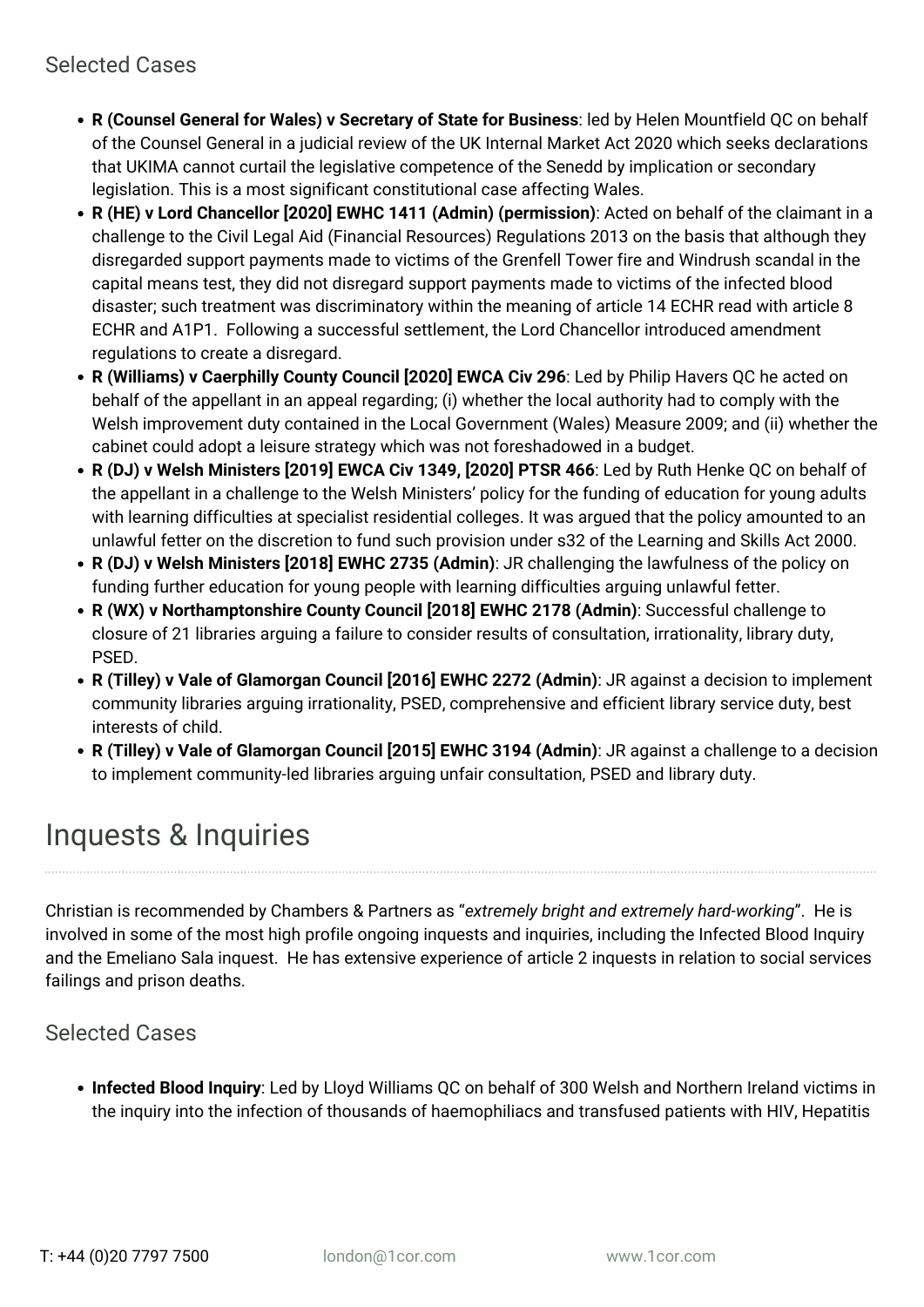B, Hepatitis C and vCJD.

- **Inquest into the death of Emiliano Sala**: Led by Lloyd Williams QC on behalf of Cardiff City Football Club in the inquest into the death of footballer Emiliano Sala. Mr Sala died when the plane in which he was travelling crash into the English Channel. The Air Accidents Investigation Branch published its investigation report on 13 March 2020 which found, amongst other things, that the pilot was not licensed to fly the plane. It concluded that Mr Sala was unconscious through carbon monoxide poisoning by the time of the crash, but that immediately before hitting the water the pilot was conscious and using the plane's controls. The inquest has been listed during March 2021.
- **Inquest into the death of Luke Jones**: Acted upon behalf of HMP Berwyn concerning the super prison's first spice related death.
- **Inquest into the death of Lewys Crawford**: Acted on behalf of Cardiff & Value University Local Health Board in the inquest into the death of three month old child from sepsis.
- **Inquest into the death of Annette Hewings**: Acted on behalf of the family in an inquest into the death of a woman who was detained in hospital under the Mental Health Act and forced to go through opiate withdrawal and who died of a cardiac arrhythmia.

## Immigration

Christian has been involved in a number of important appeals relating to article 8 ECHR, best interests of the child and was at the forefront of the Gurkha children settlement litigation.

He is also regularly instructed on behalf of the Government in unlawful detention claims and immigration judicial reviews.

## Selected Cases

- **IT (Jamaica) v Secretary of State for the Home Department [2018] UKSC 53, [2018] 1 WLR 5273**: Appeared in the Supreme Court and overturned the Court of Appeal's reasoning relating to the best interests of the child and deportation under s117C(5) of the Nationality, Immigration and Asylum Act 2002.
- **Gurung v SSHD [2016] EWCA Civ 358**: Argued it was unfair for the Tribunal to assess an article 8 ECHR claim by reference to the facts as at the date of a second decision to refuse entry clearance, in circumstances where the first decision was set aside as unlawful and the delay in the interim had served to weaken the article 8 claim.
- **R (Gurung) v SSHD [2013] 1 WLR 2546**: Successfully argued that the historic injustice caused to Gurkha veterans was an important factor in the article 8 ECHR proportionality balancing exercise.
- KR (Nepal) v SSHD: Successfully argued that it was procedurally unfair for the UT to change a decision in the written determination after it announced the appeal would be allowed at the end of the hearing.
- **UG (Nepal) v SSHD [2012] EWCA Civ 48**: Argued that the policy for settlement of the adult children of Gurkha veterans created a presumption that leave would be granted.
- **AR (Nepal) v SSHD [2011] EWCA Civ 1439**: Successfully argued that the appellant could rely upon postdecision evidence that he now satisfied the 10 year long residence rule.